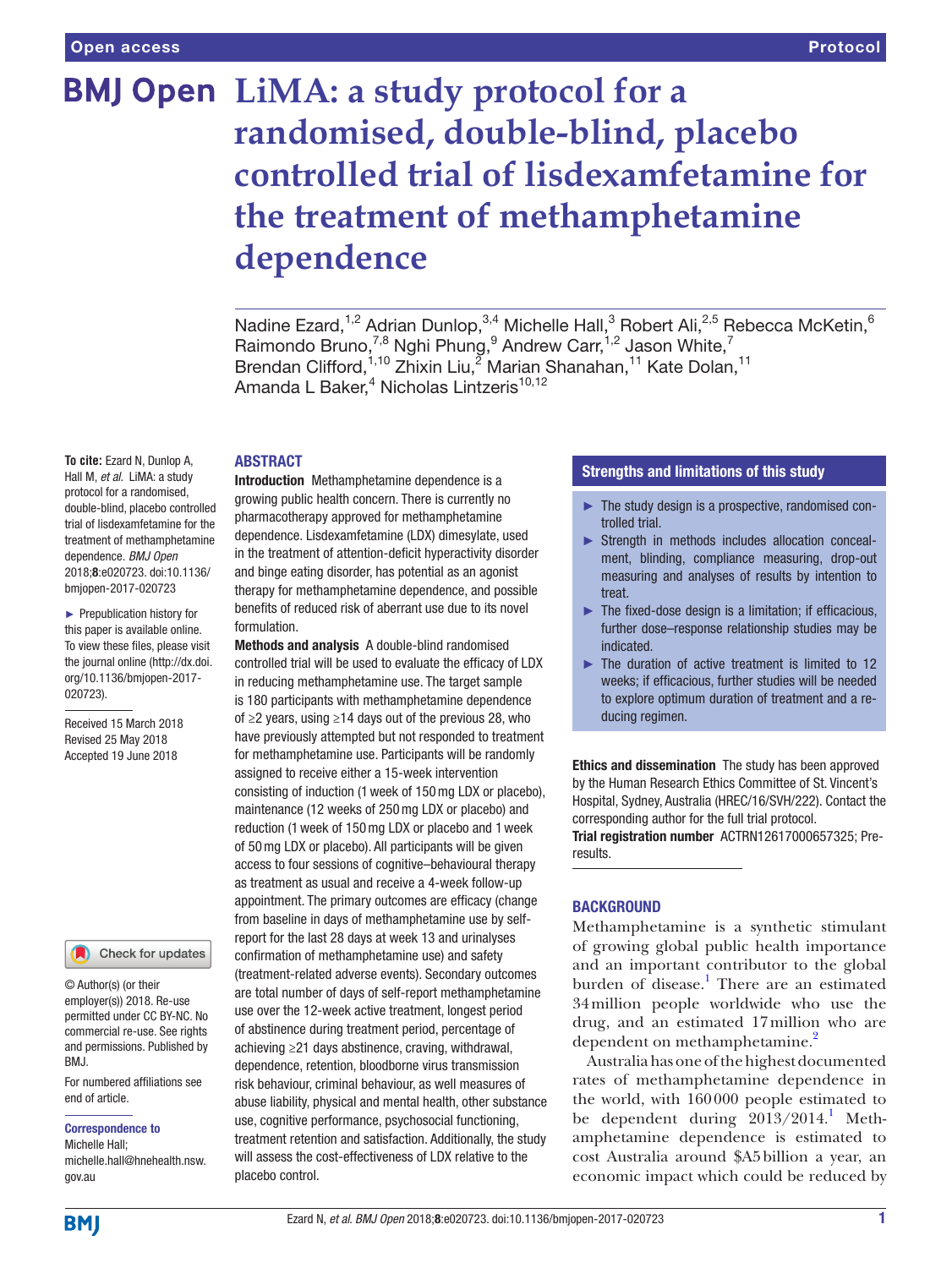### Open access

effective treatments.[3 4](#page-7-2) Methamphetamine dependence is associated with a range of negative health outcomes including psychosis, depression, anxiety, bloodborne virus transmission, sexually transmissible infections, and cardiovascular and cerebrovascular events.<sup>5</sup> These problems are most prevalent among people who use metham-phetamine on a heavy or regular basis,<sup>[6](#page-7-4)</sup> highlighting the need for effective treatments for this group.

There is no approved medication for the treatment of methamphetamine dependence. The current standard treatment for methamphetamine dependence relies on psychosocial interventions, primarily cogni-tive-behavioural therapy (CBT)-based approaches.<sup>[7](#page-7-5)</sup> Such approaches produce small to medium reductions in methamphetamine use in controlled studies  $(d=0.53^8)$  $(d=0.53^8)$  $(d=0.53^8)$ . However, CBT approaches require a substantial investment by trained therapists, there is often poor engagement with counselling by methamphetamine users, and cognitive impairment associated with severe methamphet-amine dependence may limit CBT effectiveness.<sup>[7](#page-7-5)</sup> Poorer treatment outcomes are seen in methamphetamine users who use frequently (those using methamphetamine at least 15 days out of the previous 30 days at treatment entry), than in less frequent users,<sup>9</sup> highlighting the need for more effective treatment approaches for such individuals.

Many authors have highlighted the potential role of substitution agonist treatment for methamphetamine dependence[.10](#page-7-8) The theoretical base for agonist prescription is consistent with the rationale for existing agonist substitution for nicotine and opioid dependence. Agonist substitution therapies aim to replace harmful drug use with safer alternatives in terms of dose, route of administration and adverse effects. Long-acting agonists can reduce amphetamine withdrawal,<sup>11</sup> craving<sup>12</sup> and decrease the euphoriant and reinforcing effects of extra (illicit) stimulant use due to cross-tolerance.<sup>[13](#page-7-11)</sup> Agonist treatment also provides a framework for regular ongoing healthcare and psychosocial interventions with this highrisk population, enabling patients to distance themselves from illicit drug networks and related crime.

Agonist therapies for methamphetamine dependence show promise. A number of 'weak' stimulant agonist therapies have been studied, including methyl-phenidate and modafinil.<sup>[14](#page-7-12)</sup> A recent systematic review showed no benefit over placebo for any of these medications, noting limitations in retention and power of published studies.[15](#page-7-13) Dexamphetamine (DXA), a more direct monoamine agonist that more closely mimics the effects of methamphetamine, has been used clinically for amphetamine and methamphetamine dependence in the UK (in doses ranging from 20 to 200 mg) for some time, $16 \frac{16}{7}$  and in New South Wales (NSW), Australia, since 2006, at doses up to  $80 \,\mathrm{mg}$ .<sup>18</sup> This experience suggests DXA substitution treatment may be useful in retaining a difficult to engage group of severely dependent methamphetamine users who do not respond to stand-alone psychosocial interventions. Previous studies

from methamphetamine dependent $19-21$  subjects found no serious consequences of DXA in doses from 30 to  $110 \,\mathrm{mg}/\mathrm{day}$ .<sup>[22](#page-7-17)</sup>

While a statistically significant benefit on methamphetamine use has not been established with DXA pharmacotherapy, feasibility has been demonstrated with 60mg  $DXA/day$  (equivalent to 150 mg lisdexamfetamine).<sup>[19](#page-7-16)</sup> Studies with sustained-release (SR)-DXA formulations have shown increased retention in treatment at up to 110mg SR-DXA/daily (mean dose of 80mg SR-DXA daily), $20$  and decreased craving and withdrawal symptoms in a study using  $60 \,\text{mg SR-DXA}.$ <sup>[21](#page-7-19)</sup> This latter study (n=60) with a treatment duration of 8 weeks concluded that further studies should test a longer treatment duration, that higher doses of DXA could be warranted due to possible physiological tolerance, and that larger sample sizes are required.<sup>[21](#page-7-19)</sup>

Lisdexamfetamine, a pharmacologically inactive prodrug, is absorbed after oral administration and is hydrolysed to inactive l-lysine and active DXA by red blood cells.<sup>23</sup> It has a slower onset, lower peak concentration and longer duration of action than  $DXA<sup>24</sup>$  It is metabolised rapidly to DXA: the peak plasma concentration occurs 3 hours after dosing. The plasma half-life ( $t\frac{1}{2}$ ) of DXA is 10 hours,<sup>[25](#page-7-22)</sup> with plasma DXA concentrations reaching steady state at day 5 of once daily lisdexamfetamine dosing.[24](#page-7-21) There is no plasma accumu-lation of lisdexamfetamine.<sup>[24](#page-7-21)</sup> The conversion time from lisdexamfetamine to DXA results in a more blunted effect on brain dopamine than immediate release  $DXA^{26}$  and, as a consequence, it has a more moderate reinforcing effect in self-administration studies due to the slower onset of peak effects than other stimulant drugs.[27](#page-7-24)

Abuse liability studies of lisdexamfetamine with doses of up to 150mg indicate it has significantly less propensity for abuse-related 'liking' when compared with DXA or diethylpropion.<sup>28</sup> The lower abuse liability of lisdexamfetamine, due to its rate-limited hydrolysis, attenuated onset and intensity of amphetamine-like effects, and more moderate reinforcing properties thus reduce the need for supervised dosing.

There have been no published randomised controlled trials of lisdexamfetamine for methamphetamine dependence. Mooney *et al*<sup>29</sup> were unable to show a significant change in cocaine use, though the study used a lower dose of 70mg lisdexamfetamine, and failed to reach its planned sample size. The maintenance dose of 250mg lisdexamfetamine represents equivalence to current DXA regimens for methamphetamine dependence.<sup>30</sup> This dose has also been tolerated by non-methamphetamine dependent volunteers in a pharmacokinetic study, $31$  as well as in a study in participants with schizophrenia receiving antipsychotic pharmacotherapy[.32](#page-7-29) A recent safety dose-escalating trial of methamphetamine dependent participants with high frequency of use $33$  successfully escalated 14 out of 16 participants to  $250 \,\mathrm{mg}$  lisdexamfetamine<sup>34</sup>).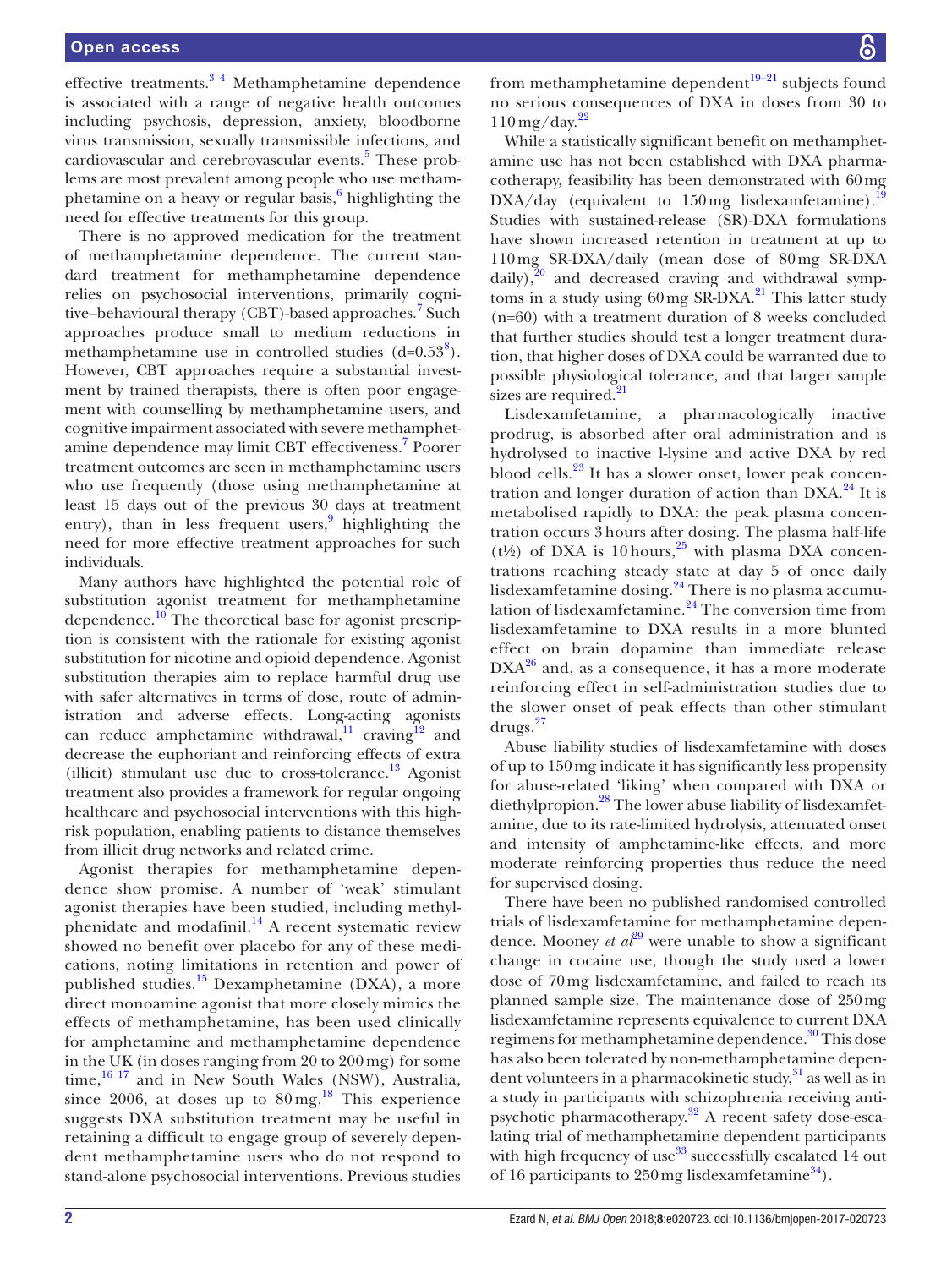The objective of the current trial was to test the efficacy of lisdexamfetamine for reducing methamphetamine use among people with methamphetamine dependence, who had not previously responded to psychosocial treatments.

We hypothesise that treatment with oral lisdexamfetamine will result in significantly reduced methamphetamine use at 13 weeks compared with placebo in people who are dependent on methamphetamine. The primary objectives of the study are efficacy and safety of 250mg of lisdexamfetamine in reducing methamphetamine use after 13 weeks of treatment. Secondary objectives are to examine the changes in physical and mental health, cognitive and psychosocial functioning and well-being between lisdexamfetamine and placebo groups, as well as differences in retention rates, craving and withdrawal symptoms, and severity of dependence. Other secondary objectives are to examine differences in bloodborne virus transmission risk behaviour, criminality and in use of alcohol and other drugs between groups, as well as the abuse liability profile of lisdexamfetamine and the cost-effectiveness of lisdexamfetamine relative to the placebo control.

# **METHODS**

### Trial design

This project is a randomised double-blind placebo controlled fixed dose parallel design comparing a 12-week maintenance course of 250mg lisdexamfetamine daily to placebo.

# Sample size

The sample size calculation is based on data from the existing NSW Stimulant Treatment Program clients<sup>30</sup> who meet the inclusion criteria. Such clients showed a reduction from a mean of 19days of use out of 28 days at pretreatment to a mean of 9 days/28 days with SD of 9 days at 12 weeks post-treatment. To detect a mean difference of 4.5 days (9 days in control vs 4.5 days in the lisdexamfetamine group out of 28 days) at week 13 (12 weeks post-treatment), assuming a pooled SD of 9 days (ie, d=0.5, a median clinically relevant effect size), with over 80% power at two-sided significance level of 0.05, a sample size of 126 (63 per group) is required.<sup>[10](#page-7-8)</sup> Conservatively estimating a 30% attrition from research follow-up (previous trials have achieved follow-up of 81% at 12 weeks, $26$  90 participants per group will be recruited—180 in total.

# **Participants**

This study is being conducted in sites experienced in delivering and evaluating interventions in people who are dependent on methamphetamine. The participating sites are located in NSW and South Australia (SA).

The study population is treatment-seeking adults with long-standing  $(≥12$  months) methamphetamine dependence who have failed to respond to previous

methamphetamine treatment attempts. Participants will be aged 18–65 years, meet International Statistical Classification of Diseases and Related Health Problems 10th Revision (ICD-10) criteria for methamphetamine dependence and self-report methamphetamine use of ≥14 days out of the previous 28. Prior use of methamphetamine will be verified by urinalysis. Failure to respond to previous treatment is defined as relapse to dependent use within 1month of completing treatment. Participants must be willing and able to comply with study requirements, be able to store study medications securely, and be able to provide written, informed consent.

Exclusion criteria are sensitivity or previous adverse reaction to lisdexamfetamine, concurrent use or use within the previous 14 days of medications with possible interaction with lisdexamfetamine. Known contraindications for lisdexamfetamine are also exclusion criteria. Individuals with severe medical disorders, including cardiovascular disease, untreated hypertension and peripheral vascular disease, will be ineligible, as will those with severe psychiatric disorders. Those currently in counselling for methamphetamine dependence or who have been prescribed DXA or modafinil (in the 4weeks prior to assessment) will be ineligible. Other exclusion criteria are dependent use of alcohol or other drugs, exposure to another investigational drug within the 4 weeks prior to screening, unavailability for follow-up, pregnant or lactating women and receipt of current pharmacotherapy treatment for opioid dependence.

Four specialist outpatient stimulant treatment centres in NSW and SA will recruit participants. Potential participants will be prescreened in person or by telephone by a researcher, and if potentially eligible invited to attend for a formal eligibility assessment by a specialist in addiction medicine. The assessment schedule, including eligibility assessments, is outlined in [table](#page-3-0) 1.

### Randomisation

Eligible participants will be randomised to receive either the lisdexamfetamine or a placebo medication (see [figure](#page-4-0) 1). A computer-generated randomisation schedule has been developed by an independent statistician and uploaded to the study database. Randomisation will be performed by the trial site pharmacist within the study database. The randomisation component of the database has been safe guarded with specific user rights allowing only the trial site pharmacist, the statistician and the chair of the Independent Data and Safety Monitoring Committee (IDSMC) to access randomisation allocations. Study participants, investigators, clinical and research staff will be blinded to the treatment condition allocated to reduce the risk of bias. Emergency unbinding will be permitted if required for safety of a participant, ongoing safe conduct of the trial or in the case of pregnancy.

### Intervention

Oral lisdexamfetamine dimesylate 50mg capsules will be used to make up the prescribed study dose. Trial medications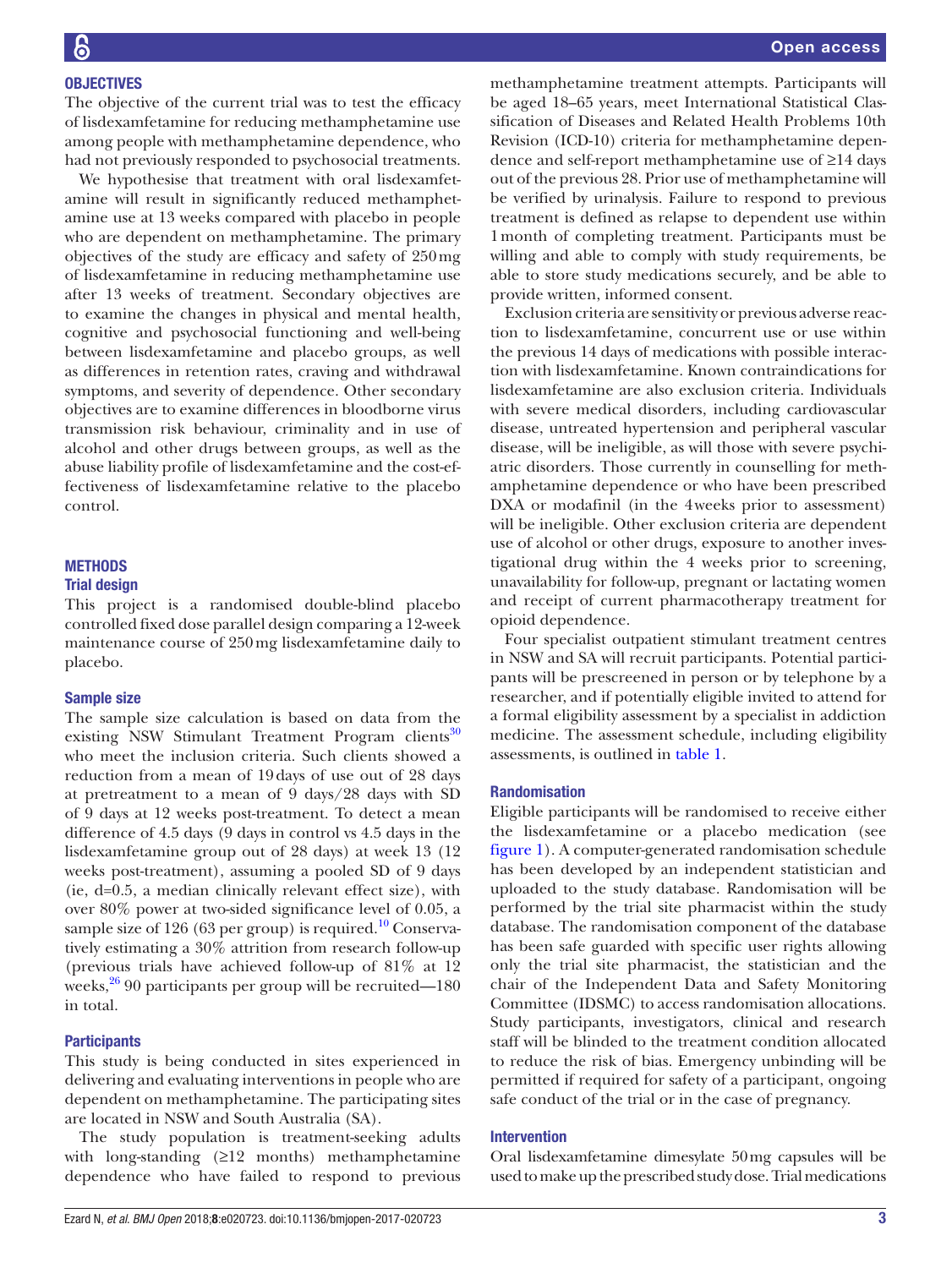<span id="page-3-0"></span>

| Table 1 Assessments and procedures: eligible participants<br>will be required to attend the clinic daily for the first 5 days of<br>treatment |                                                      |
|-----------------------------------------------------------------------------------------------------------------------------------------------|------------------------------------------------------|
| Demographics and baseline assessments                                                                                                         |                                                      |
| Demographics                                                                                                                                  | Screening                                            |
| <b>Medical screening</b>                                                                                                                      | Screening                                            |
| Substance use history and<br>treatment                                                                                                        | Screening                                            |
| <b>Columbia Suicide Severity Rating</b><br>Scale-screening (CSSRS) <sup>40</sup>                                                              | Screening                                            |
| Enriched Social Support Inventory Week 1                                                                                                      |                                                      |
| Wender-Utah Rating Scale <sup>41</sup>                                                                                                        | Week 1                                               |
| Intervention and counselling                                                                                                                  |                                                      |
| Lisdexamfetamine or placebo                                                                                                                   | Weeks 1-15                                           |
| Baker et al 4 sessions CBT <sup>35</sup>                                                                                                      | Weeks 2-13 (4<br>sessions at least<br>2 weeks apart) |
| Efficacy and safety measures                                                                                                                  |                                                      |
| Timeline followback (all drugs-<br>past 28 days) <sup>42</sup>                                                                                | Screening and weeks<br>1, 5, 9, 13, 19               |
| Timeline followback<br>(methamphetamine only-past<br>7 days)                                                                                  | Weeks 2, 3, 4, 6, 7, 8,<br>10, 11, 12, 14, 15        |
| Medication adherence <sup>43</sup>                                                                                                            | Weeks 1-15 (two times<br>per week)                   |
| <b>Treatment Satisfaction</b><br>Questionnaire <sup>44</sup> plus testing blind                                                               | Weeks 5, 9, 13, 19                                   |
| Adverse events                                                                                                                                | Weeks 1–15 (two times<br>per week) and week 19       |
| Urine drug screen                                                                                                                             | Screening and weeks<br>1-15 (two times per<br>week)  |
| Vital signs (temperature, blood<br>pressure, heart rate, respiratory<br>rate)                                                                 | Screening and weeks<br>1-15 (two times per<br>week)  |
| <b>Concomitant medications</b>                                                                                                                | Screening and weeks<br>1-15 (two times per<br>week)  |
| ECG                                                                                                                                           | Screening and weeks<br>5, 9, 13                      |
| Pregnancy testing (if applicable)                                                                                                             | Screening and weeks<br>1, 5, 9, 13                   |
| Medical assessment- since last<br>visit                                                                                                       | Screening and weeks<br>1, 5, 9, 13, 19               |
| CSSRS-since last visit 40                                                                                                                     | Screening and weeks<br>1, 5, 9, 13, 19               |
| Brief Psychiatric Rating Scale-<br>four items <sup>45</sup>                                                                                   | Screening and weeks<br>1, 5, 9, 13, 19               |
| Review by study doctor                                                                                                                        | Weeks 1, 5, 9, 13 and<br>last day of treatment       |
| Measures of physical and mental health and cognitive and                                                                                      |                                                      |
| psychosocial functioning<br>Patient Health Questionnaire-1546                                                                                 | Weeks 1, 5, 9, 13, 19                                |
|                                                                                                                                               |                                                      |

**Continued** 

| Table 1<br>Continued                                                                                                                                                                                                                                 |                                        |
|------------------------------------------------------------------------------------------------------------------------------------------------------------------------------------------------------------------------------------------------------|----------------------------------------|
| <b>Depression Anxiety Stress</b><br>Scales-21 <sup>47</sup>                                                                                                                                                                                          | Weeks 1, 5, 9, 13, 19                  |
| <b>WHO Quality of Life-BREF</b>                                                                                                                                                                                                                      | Weeks 1, 5, 9, 13, 19                  |
| Insomnia Severity Index <sup>48</sup>                                                                                                                                                                                                                | Weeks 1, 5, 9, 13, 19                  |
| Neurocognitive testing batteries<br>(combinations of the following):<br>(MOCA), $^{49}$ (WTAR), $^{50}$ RAVLT, $^{51-53}$<br>RVIP, $^{53}$ 54 N-Back, $^{55}$ trail making<br>test, $^{56-59}$ flankers, $^{54}$ 60 digit<br>symbol <sup>61 62</sup> | Screening and weeks<br>1, 5, 9, 13, 19 |
| Measures of cravings, withdrawal and severity of<br>dependence                                                                                                                                                                                       |                                        |
| Amphetamine Withdrawal<br>Questionnaire <sup>63</sup>                                                                                                                                                                                                | Weeks 1, 5, 9, 13, 19                  |
| Visual Analogue Scale for<br>cravings <sup>64</sup>                                                                                                                                                                                                  | Weeks 1, 5, 9, 13, 19                  |
| Severity of Dependence Scale <sup>65</sup>                                                                                                                                                                                                           | Weeks 1, 5, 9, 13, 19                  |
| Measures of abuse liability, other drug use, risk behaviour<br>and crime                                                                                                                                                                             |                                        |
| <b>Drug Evaluation Questionnaire-5</b>                                                                                                                                                                                                               | Weeks 1, 5, 9, 13, 19                  |
| Timeline followback (all drugs-<br>past 28 days) <sup>42</sup>                                                                                                                                                                                       | Screening and weeks<br>1, 5, 9, 13, 19 |
| Urine drug screen                                                                                                                                                                                                                                    |                                        |
|                                                                                                                                                                                                                                                      | Weeks 1-15 (two times<br>per week)     |
| Opiate Treatment Index-Injecting<br>Practices (OTI-I)                                                                                                                                                                                                | Weeks 1, 5, 9, 13, 19                  |
| OTI-Crime (OTI-C)                                                                                                                                                                                                                                    | Weeks 1, 5, 9, 13, 19                  |
| Substance Use and Sex Index                                                                                                                                                                                                                          | Weeks 1, 5, 9, 13, 19                  |
| Measures for the cost-effectiveness analysis                                                                                                                                                                                                         |                                        |
| EuroQol-5 dimension <sup>66</sup>                                                                                                                                                                                                                    | Weeks 1, 5, 9, 13, 19                  |
| <b>Health service utilisation</b>                                                                                                                                                                                                                    | Weeks 1, 5, 9, 13, 19                  |
| Work Productivity Questionnaire <sup>67</sup>                                                                                                                                                                                                        | Weeks 1, 5, 9, 13, 19                  |
| OTI-C - additional questions                                                                                                                                                                                                                         | Weeks 1, 5, 9, 13, 19                  |

On day 5, they will be provided with 2 days supply of study medication to take at home.

For the remainder of the treatment period, participants will attend the clinic two times per week for supervised dosing, safety assessments, provision of urine sample and collection of take home doses. Research visits will occur every 4weeks until week 19.

CBT, Cognitive behavioural therapy; MOCA, Montreal Cognitive Assessment; RAVLT, Rey Auditory Verbal Learning Task; RVIP, Rapid Visual Information Processing; WTAR, Wechsler Test of Adult Reading.

will be obtained, prepacked in child resistant blister packs, stored and transported to participating sites by a contracted good manufacturing practice registered facility in accordance with the Poisons and Therapeutic Goods Act 1966 and the Poisons and Therapeutic Goods Regulation 2008.

The active drug (lisdexamfetamine dimesylate) and the placebo shall be provided in identical capsules to ensure the study blind.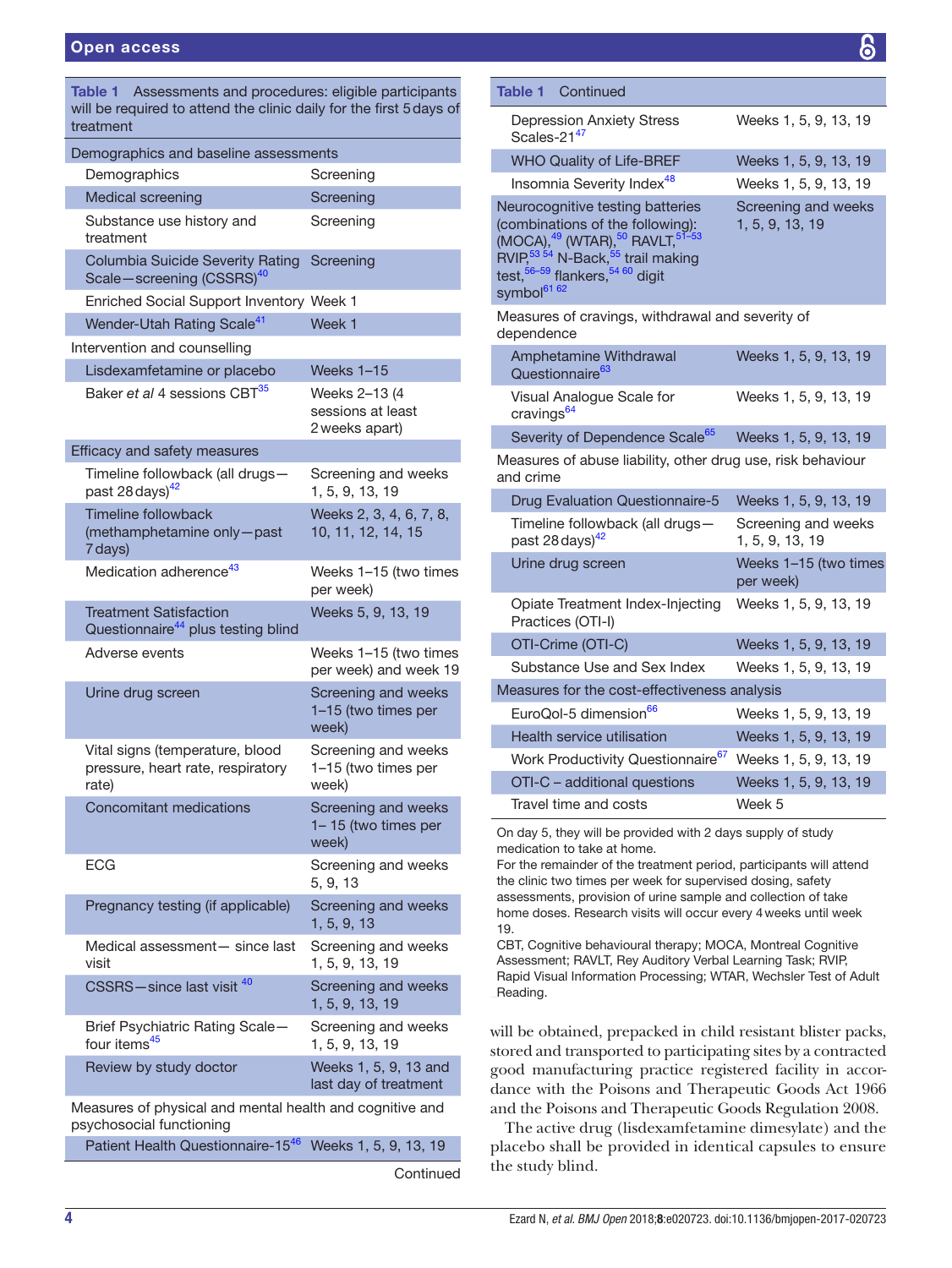

<span id="page-4-0"></span>Figure 1 Trial schema: potential participants will be screened for eligibility. Individuals, who meet the eligibility criteria and provide written informed consent to participate, will be randomised to lisdexamfetamine (LDX) or a placebo medication. Treatment will be for 15 weeks with a follow visit 4 weeks post-treatment.

Eligible participants enrolled in the study will commence with 7 days of 150mg lisdexamfetamine or placebo daily (the induction phase). $33\frac{34}{1}$  They will attend the clinic for the first 5days for supervised administration of the study medication, recording of blood pressure, pulse and temperature, monitoring of adverse events and medication adherence counselling. On the fifth day, the participant will be provided with two additional doses self-administer orally once a day. If the induction phase

is tolerated, the participant will progress to the 250mg lisdexamfetamine/placebo 12-week maintenance phase.

During the maintenance phase, participants will visit the clinic two times per week for a nursing review where vital signs will be recorded, adverse events monitored and medication adherence counselling undertaken. On the visit days, the administration of the dose for that day will be observed by the study nurse and participants will be provided with 2 or 3days supply of the lisdexamfetamine/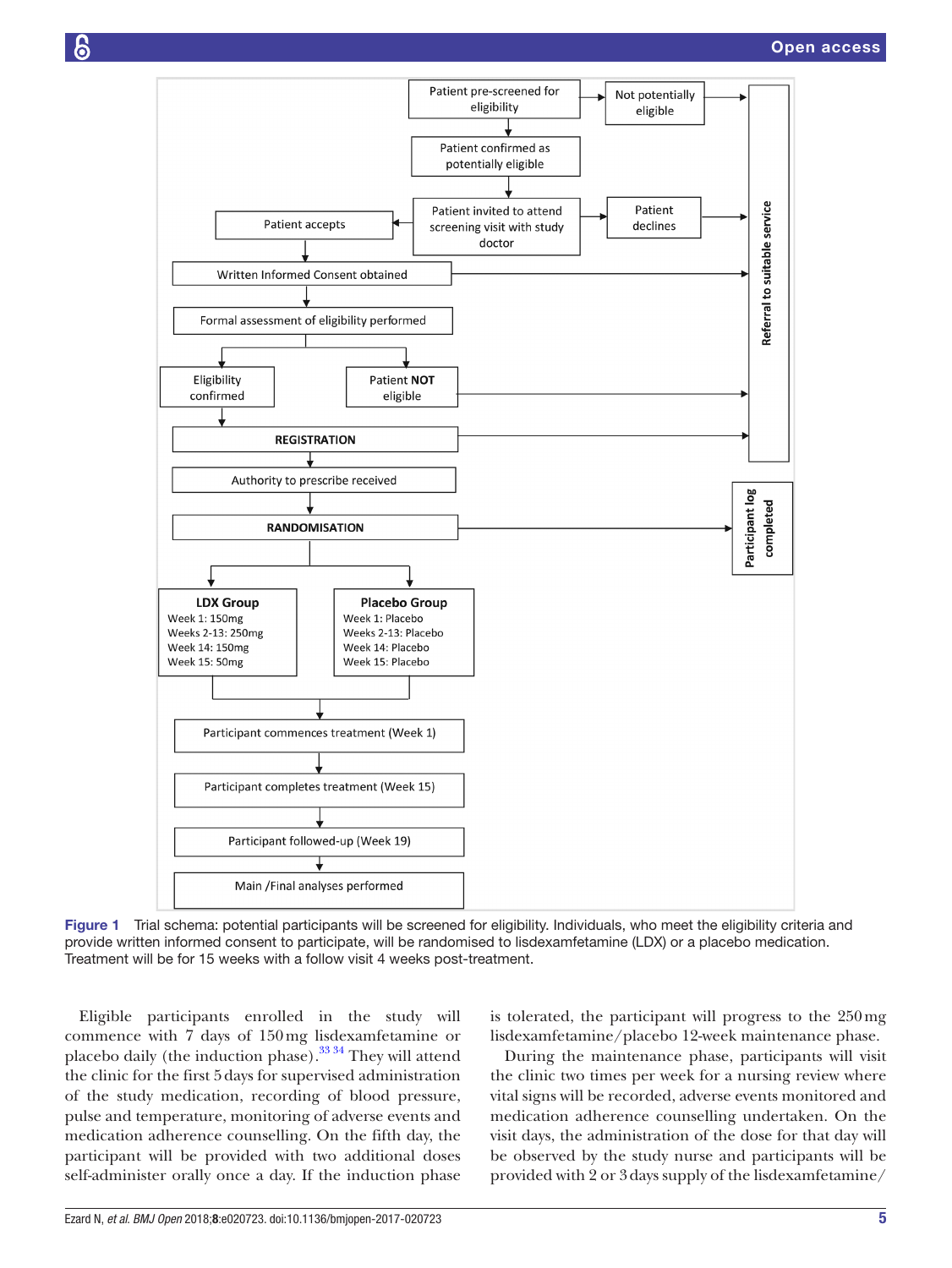### Open access

placebo to take home for self-administration until the next clinic visit. Participants will be required to return study medication packs for pill counts. A urine sample will be provided at each of the two times per week visits, one of which will be randomly selected according to a predetermined randomised schedule and sent for testing at the end of the study for the presence of methamphetamine, and the other stored for future use. Once each week study personnel will collect self-reported methamphetamine use for the previous week.

Participants will undergo a medical review every 4weeks during the maintenance phase (weeks 5, 9 and 13), as well as neurocognitive testing and questionnaire completion as outlined in [table](#page-3-0) 1.

If the participant experiences a grade 2 or 3 adverse event at any time that is considered to be related to the study drug, the study doctor shall consult with the trial chairperson about the option of withholding one dose. If a dose is withheld the participant will be reviewed by the study doctor the following day, or sooner as clinically indicated. If the adverse event is resolved the following day, the dose can be recommenced and the participant will be reviewed the subsequent day. If the adverse event is not resolved or recurs after recommencing, the study doctor will then consult with the trial chairperson with regard to ceasing the medication and withdrawing the participant from the treatment component of the study.

During the reduction phase the dose will be tapered so as to minimise any drug discontinuation effects. The dose will be reduced to 150mg lisdexamfetamine or placebo daily for 1week, then 50mg lisdexamfetamine or placebo daily for 1week and then ceased.

Lisdexamfetamine will not be available for the management of methamphetamine dependence following completion of the study. However, ongoing treatment will be individualised to the participant and outlined in a treatment plan which will be developed at week 13 by the study doctor.

Subjects will have a follow-up visit 4 weeks after cessation of the reduction phase (week 19).

Participants will be reimbursed with a supermarket voucher (that cannot be spent on alcohol or cigarettes) at weeks 1, 5, 9, 13 and 19. Reimbursements will start at \$A20 and increase by \$A10 each month until the follow-up visit.

All participants will be offered counselling representing best practice treatment as usual. This will consist of four sessions of CBT of up to 1 hour per session,  $35$  specially designed for and validated in the study population and delivered by trained therapist who will receive supervision monthly.

In addition to safety concerns (including acute psychosis, suicidal or homicidal ideation) or pregnancy, participants may be withdrawn from the study if they are absent from study treatment for more than two consecutive weeks. They will also be withdrawn from the study if they become subject to drug testing for legal or occupational reasons (due to the risk of unblinding to group allocation).

Participants who have discontinued protocol treatment will be offered the opportunity continue to participate in all remaining research interviews and assessments. For those participants who revoke their consent for the entire study, no further data will be collected from the participant.

### Statistical methods

All efficacy analyses will use an intention-to-treat (ITT) approach. ITT will be defined as all randomised patients who received at least one dose of the prescribed medication. The primary efficacy measure is the change from baseline in days of methamphetamine use self-reported for the last 28 days at week 13. A likelihood-based mixed model of repeated measures (MMRM) approach will be used for the primary efficacy analysis. The difference between two groups at week 13 will be the primary comparison, and differences at week 5, 9 and 19 will also be examined. No imputation of missing data will be performed under MMRM approach, the MMRM analysis makes use of all available data and is reliable for effect and SE estimates under missing at random (MAR) assumption.<sup>36</sup> Sensitivity analysis including baseline observation carried forward imputation will be performed to investigate the robustness of results to the departure from MAR assumption.

Secondary measures of the intervention effect will include total number of days of self-report MA use over the 12-week active treatment period; longest period of abstinence during treatment period; percentage of achieving ≥21 days abstinence; percentage of MA negative urines 4 weeks prior to week 12; craving, withdrawal, dependence, retention, bloodborne virus transmission risk behaviour, criminal behaviour, as well measures of abuse liability, physical and mental health, other substance use, cognitive performance, psychosocial functioning and treatment satisfaction. Statistical analysis strategies (t-test, Mann-Whitney U test,  $X^2$  test, linear/generalised linear regression and mixed-model analysis) will be used for secondary outcomes based on the type and distribution of the outcome measures. Kaplan-Merrier curve, log rank test and Cox proportional hazard model will be applied in the time to event data analysis.

Analysis of urine drug screen (UDS) results will follow established techniques for similar drug trials (Treatment Effectiveness Score<sup>37</sup>), calculated as a proportion  $(\%)$  of UDS negative for methamphetamine out of total of 12 possible UDS (with missing tests counted as positive).

All patients enrolled in the study will be evaluated with respect to safety-related outcomes. Safety data will be analysed according to the treatment that the patients actually received. Safety analyses will include summaries of the incidence of all adverse events that are possibly or probably treatment related, that occur during the study treatment period or within 30 days of the last dose of study treatment.

Additionally, the study will assess the cost-effectiveness of lisdexamfetamine relative to the placebo control.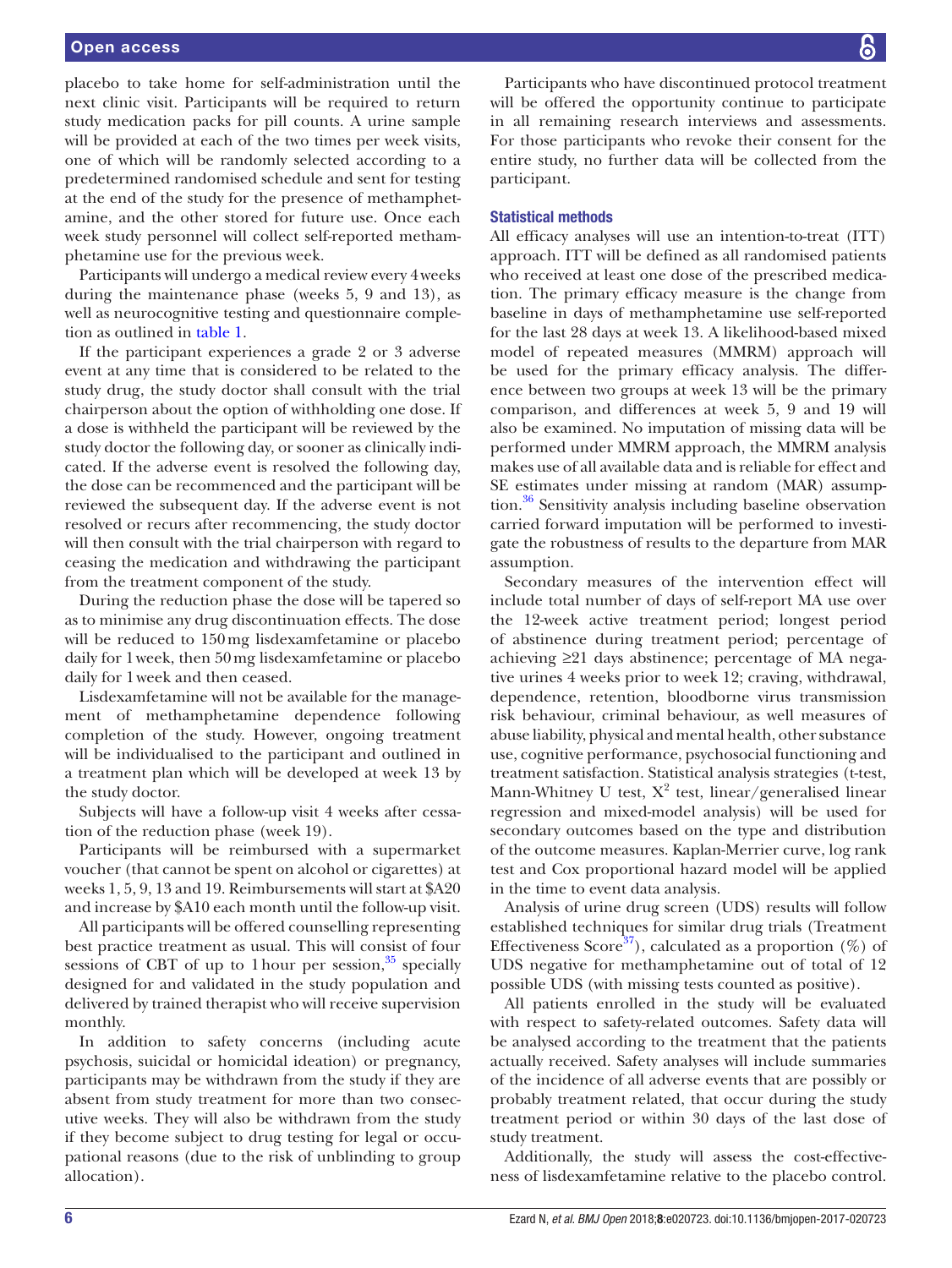The primary outcome will be quality-adjusted life years measured by the five-level version of the EuroQol five-dimensional (EQ-5D) descriptive system (EQ-5D-5L). Costs will include clinical resources, other healthcare, crime, productivity and personal costs. The costs will be summed and combined with the outcome measure, and the incremental cost-effectiveness ratio calculated.

All tests of the treatment effect will be conducted at a two-sided alpha level of 0.05.

Interim analyses will be performed when the 50th patient has completed treatment or 6 months after the commencement of recruitment, whichever comes first.

An IDSMC will monitor the progress of the study with the aim of safeguarding trial participants by assessing the safety and efficacy of the drug being investigated in the trial. The IDSMC may recommend stopping the trial if the number and/or severity of adverse events justify discontinuation of the study; on the basis of a positive efficacy result only when the primary endpoint (methamphetamine use) data are truly compelling and the risk of a false positive conclusion is acceptably low  $(p<0.001)$ for primary endpoint); if accrual rates are too low and/ or that non-compliance is too great to provide adequate power for identifying the specified benefit; it becomes clear that successful completion of the study is not feasible.

### Data statement

Study data will be collected and managed using Research Electronic Data Capture (REDCap) tools hosted at Hunter New England Local Health District). REDCap<sup>38</sup> is a secure, web-based application designed to support data capture for research studies, providing: (1) an intuitive interface for validated data entry; (2) audit trails for tracking data manipulation and export procedures; (3) automated export procedures for seamless data downloads to common statistical packages and (4) procedures for importing data from external sources.

### Ethics and dissemination

Prior to an individual's participation in the trial, he/ she shall be fully informed about the research and given ample time and opportunity to inquire about details and decide whether or not to participate. If they agree to participate, they will be asked to sign the study-specific consent form. Participants will also be invited to consent for their urine samples to be stored for future research

To ensure anonymity and to limit disclosure, participants will be assigned a unique identifier at the time of randomisation. Results arising from the main study will be published in peer-reviewed journals, and disseminated at international conferences. Results will be reported in such a manner that participants will not be identifiable in any way.

All data will be considered the property of the trial chairperson who, in consultation with the trial management committee, will be responsible for presentations and publications arising from this trial.

### Patient involvement

The initial concept of investigating the use of lisdexamfetamine in reducing methamphetamine use in people who are dependent on methamphetamine was proposed by a patient who prefers to be unnamed. No other patients were involved in setting the research question or the outcome measures, nor have they been involved in developing plans for design or implementation of the study.

### **DISCUSSION**

This is the first phase III trial of lisdexamfetamine for methamphetamine dependence. The strength of this study is in its proposed sample size, powered to detect a medium effect size in between group differences in the primary outcome (days of methamphetamine use), using a higher dose of agonist medication (more than triple) used typically for the treatment of attention-deficit hyperactivity disorder. Participants will be closely monitored with two times per week clinic visits and nursing reviews and monthly medical reviews. Two times per week, dispensing will promote retention in the study, and prevent high drop-out rates experienced in other studies.<sup>39</sup> The study protocol proposes to deliver the medication in an outpatient setting allowing participants take-home dosing to more closely mimic the service delivery situations in which the medication may be used and provide some indication. Limitations of the study include the fixed-dose design, active treatment restricted to 12 weeks and two times per week observed dosing. If efficacious further dose–response relationship studies may be indicated to explore optimum duration of treatment and a reducing regimen. If successful the intervention will provide a much needed therapeutic adjunct for people who are dependent on methamphetamine.

### Author affiliations

<sup>1</sup> Alcohol and Drug Service, St Vincents Hospital, Sydney, New South Wales, Australia <sup>2</sup>University of New South Wales, Randwick, New South Wales, Australia <sup>3</sup>Drug and Alcohol Clinical Services, Hunter New England, Newcastle, New South Wales, Australia

4 School of Medicine and Public Health, University of Newcastle, Newcastle, New South Wales, Australia

5 University of Adelaide, Adelaide, South Australia, Australia

6 Curtin University, Perth, Western Australia, Australia

<sup>7</sup>University of South Australia, Adelaide, South Australia, Australia

8 University of Tasmania, Hobart, Tasmania, Australia

<sup>9</sup>Western Sydney Local Health District, Sydney, New South Wales, Australia

<sup>10</sup>University of Sydney, Sydney, New South Wales, Australia

<sup>11</sup>National Drug and Alcohol Research Centre, UNSW Sydney, Sydney, New South Wales, Australia

<sup>12</sup>South East Sydney Local Health District, Sydney, New South Wales, Australia

Acknowledgements We thank Andrew Dawson (Royal Prince Alfred Hospital), Anthony Gill and Craig Rodgers (St. Vincent's Hospital Sydney, Australia), James Ward and Michael Farrell (UNSW Sydney, Australia), Mark Montebello (Northern Sydney Local Health District Drug and Alcohol Service, St Leonards, Australia) and Ian Richards and Will Liaw (Drug and Alcohol Services South Australia) for insightful comments on the protocol of the study.

Contributors The study was conceived and designed by NL, AD, NE and RA. Significant contribution to the development and conceptualisation of the protocol was made by NE, AD, NL, RA, MH, BC, RM, RB, NP, AC, JW, ZL, MS and ALB. KD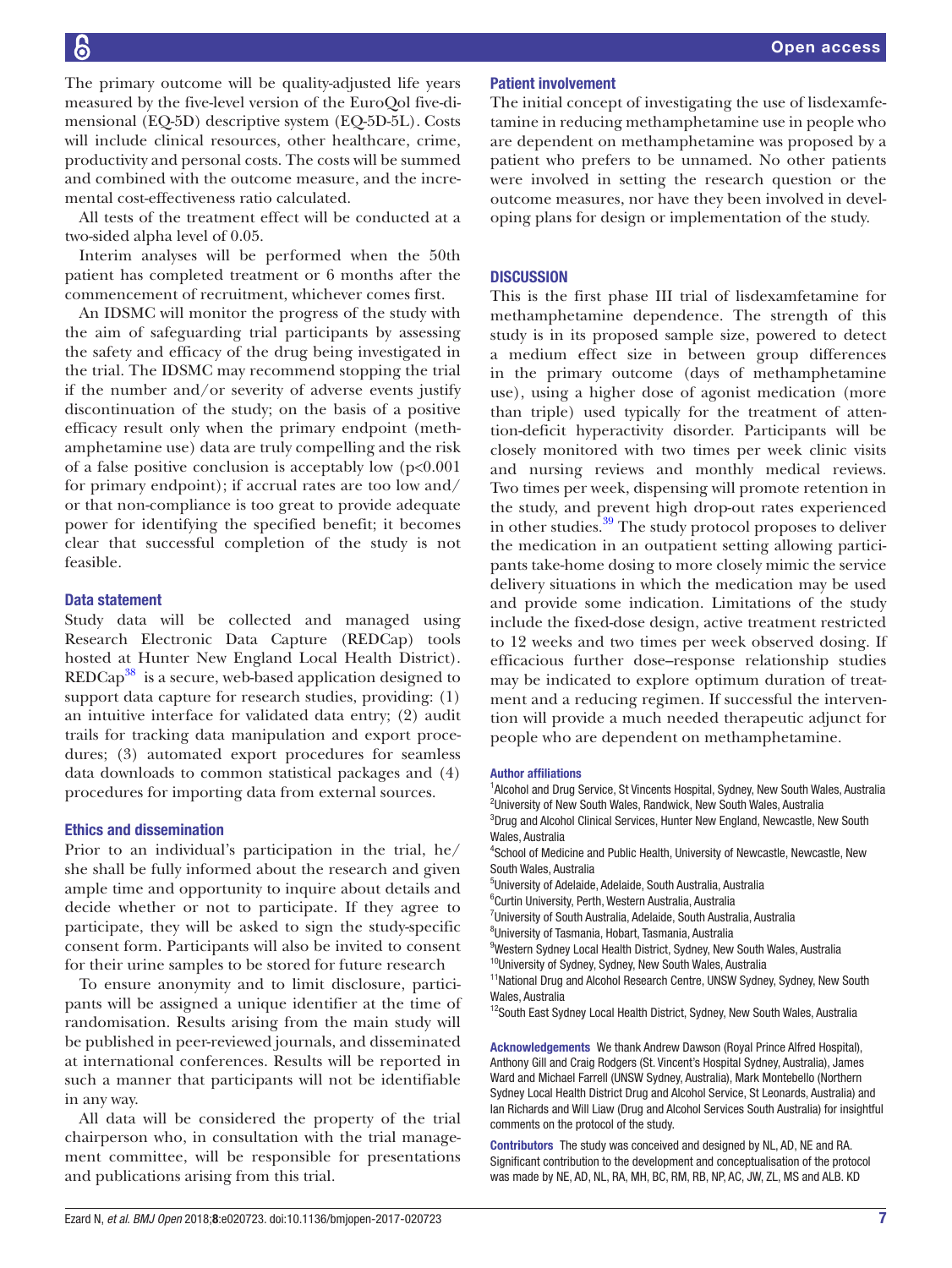### Open access

contributed to the design of the protocol. BC and MH wrote the first draft of the article with significant input from NE. RM, ZL, MS and ALB critically revised the article for intellectual content.

Funding This study is funded largely by the National Health and Medical Research Council (NHMRC), Australia (APP1109466) and the St Vincent's Curran Foundation, Australia.

Disclaimer The contents of the published material are solely the responsibility of the individual authors and do not reflect the views of the NHMRC nor the Curran Foundation.

Competing interests AC reports grants, personal fees and non-financial support from Gilead Sciences, grants, personal fees and non-financial support from ViiV Healthcare, grants and personal fees from MSD and personal fees from Mayne Healthcare, outside the submitted work. RB has received investigator-initiated untied educational grants from Reckitt Benckiser/Indivior for the development of an opioid-related behaviour scale and a study of opioid substitution therapy uptake among chronic non-cancer pain patients and has received an untied educational grant from Mundipharma for a postmarket study of oxycodone. NL reports personal fees from Indivior, personal fees from Mundipharma, grants from Braeburn Pharmaceuticals outside the submitted work. AD reports grants from Braeburn Pharmaceuticals during the conduct of the study.

### Patient consent Not required.

Ethics approval The study has been approved by the Human Research Ethics Committee of St. Vincent's Hospital, Sydney, Australia (HREC/16/SVH/222). Contact the corresponding author for the full trial protocol.

Provenance and peer review Not commissioned; externally peer reviewed.

Open access This is an open access article distributed in accordance with the Creative Commons Attribution Non Commercial (CC BY-NC 4.0) license, which permits others to distribute, remix, adapt, build upon this work non-commercially, and license their derivative works on different terms, provided the original work is properly cited, appropriate credit is given, any changes made indicated, and the use is non-commercial. See: <http://creativecommons.org/licenses/by-nc/4.0/>.

### **REFERENCES**

- <span id="page-7-0"></span>1. Degenhardt L, Larney S, Chan G, *et al*. Estimating the number of regular and dependent methamphetamine users in Australia, 2002- 2014. *[Med J Aust](http://dx.doi.org/10.5694/mja15.00671)* 2016;204:153.
- <span id="page-7-1"></span>2. Degenhardt L, Baxter AJ, Lee YY, *et al*. The global epidemiology and burden of psychostimulant dependence: findings from the Global Burden of Disease Study 2010. *[Drug Alcohol Depend](http://dx.doi.org/10.1016/j.drugalcdep.2013.12.025)* 2014;137:36–47.
- <span id="page-7-2"></span>3. Moore T. *Working estimates of the social costs per gram and per user for cannabis, cocaine, opiates and amphetamines*: National Drug and Alcohol Research Centre, 2007.
- 4. Whetton S, Shanahan M, Cartwright K, *et al*. *The Social Costs of Methamphetamine in Australia 2013/14*. Perth, Western Australia: National Drug Research Institute, Curtin University, 2016.
- <span id="page-7-3"></span>5. Darke S, Kaye S, McKetin R, *et al*. Major physical and psychological harms of methamphetamine use. Drug & Alcohol Review. *Drug and Alcohol Review* 2008;27:253–62.
- <span id="page-7-4"></span>6. McKetin R, Lubman DI, Baker AL, *et al*. Dose-related psychotic symptoms in chronic methamphetamine users: evidence from a prospective longitudinal study. *[JAMA Psychiatry](http://dx.doi.org/10.1001/jamapsychiatry.2013.283)* 2013;70:319–24.
- <span id="page-7-5"></span>7. Lee NK, Rawson RA. A systematic review of cognitive and behavioural therapies for methamphetamine dependence. *[Drug](http://dx.doi.org/10.1080/09595230801919494)  [Alcohol Rev](http://dx.doi.org/10.1080/09595230801919494)* 2008;27:309–17.
- <span id="page-7-6"></span>8. Baker A, Boggs TG, Lewin TJ. Randomized controlled trial of brief cognitive-behavioural interventions among regular users of amphetamine. *[Addiction](http://dx.doi.org/10.1046/j.1360-0443.2001.96912797.x)* 2001;96:1279–87.
- <span id="page-7-7"></span>9. Hillhouse MP, Marinelli-Casey P, Gonzales R, *et al*. Predicting in-treatment performance and post-treatment outcomes in methamphetamine users. *[Addiction](http://dx.doi.org/10.1111/j.1360-0443.2007.01768.x)* 2007;102(Suppl 1):84–95.
- <span id="page-7-8"></span>10. Grabowski J, Shearer J, Merrill J, *et al*. Agonist-like, replacement pharmacotherapy for stimulant abuse and dependence. *[Addict](http://dx.doi.org/10.1016/j.addbeh.2004.06.018)  [Behav](http://dx.doi.org/10.1016/j.addbeh.2004.06.018)* 2004;29:1439–64.
- <span id="page-7-9"></span>11. McGregor C, Srisurapanont M, Mitchell A, *et al*. Symptoms and sleep patterns during inpatient treatment of methamphetamine withdrawal: a comparison of mirtazapine and modafinil with treatment as usual. *[J](http://dx.doi.org/10.1016/j.jsat.2007.12.003)  [Subst Abuse Treat](http://dx.doi.org/10.1016/j.jsat.2007.12.003)* 2008;35:334–42.
- <span id="page-7-10"></span>12. Newton TF, Roache JD, De La Garza R, *et al*. Bupropion reduces methamphetamine-induced subjective effects and cue-induced craving. *[Neuropsychopharmacology](http://dx.doi.org/10.1038/sj.npp.1300979)* 2006;31:1537–44.
- <span id="page-7-11"></span>13. De La Garza R, Zorick T, London ED, *et al*. Evaluation of modafinil effects on cardiovascular, subjective, and reinforcing effects of methamphetamine in methamphetamine-dependent volunteers. *[Drug](http://dx.doi.org/10.1016/j.drugalcdep.2009.08.013)  [Alcohol Depend](http://dx.doi.org/10.1016/j.drugalcdep.2009.08.013)* 2010;106:173–80.
- <span id="page-7-12"></span>14. Shearer J, Darke S, Rodgers C, *et al*. A double-blind, placebocontrolled trial of modafinil (200 mg/day) for methamphetamine dependence. *[Addiction](http://dx.doi.org/10.1111/j.1360-0443.2008.02437.x)* 2009;104:224–33.
- <span id="page-7-13"></span>15. Pérez-Mañá C, Castells X, Torrens M, *et al*. *Efficacy of psychostimulant drugs for amphetamine abuse or dependence. The Cochrane Collaboration*, 2013.
- <span id="page-7-14"></span>16. Bradbeer TM, Fleming PM, Charlton P, *et al*. Survey of amphetamine prescribing in England and Wales. *[Drug Alcohol Rev](http://dx.doi.org/10.1080/09595239800187131)* 1998;17:299–304.
- 17. Myton T, Carnwath T, Crome I. Health and psychosocial consequences associated with long-term prescription of dexamphetamine to Amphetamine Misusers in Wolverhampton 1985–1998. *[Drugs](http://dx.doi.org/10.1080/09687630310001611170)* 2004;11:157–66.
- <span id="page-7-15"></span>18. Ezard N, Francis B, Brown A, *et al*. What do we know about dexamphetamine in the treatment of methamphetamine dependence? 8 years of the NSW Stimulant Treatment Program in Newcastle and Sydney. *Australian Drug Conference; Melbourne, Victoria* 2014.
- <span id="page-7-16"></span>19. Shearer J, Wodak A, Mattick RP, *et al*. Pilot randomized controlled study of dexamphetamine substitution for amphetamine dependence. *[Addiction](http://dx.doi.org/10.1046/j.1360-0443.2001.96912898.x)* 2001;96:1289–96.
- <span id="page-7-18"></span>20. Longo M, Wickes W, Smout M, *et al*. Randomized controlled trial of dexamphetamine maintenance for the treatment of methamphetamine dependence. *[Addiction](http://dx.doi.org/10.1111/j.1360-0443.2009.02717.x)* 2010;105:146–54.
- <span id="page-7-19"></span>21. Galloway GP, Buscemi R, Coyle JR, *et al*. A Randomized, Placebo-Controlled Trial of Sustained-Release Dextroamphetamine for Treatment of Methamphetamine Addiction. *[Clinical Pharmacology &](http://dx.doi.org/10.1038/clpt.2010.307)  [Therapeutics](http://dx.doi.org/10.1038/clpt.2010.307)* 2011;89:276–82.
- <span id="page-7-17"></span>22. Jasinski D, Krishnan S, 2006. Pharmacokinetics of oral lisdexamfetamine dimesylate (LDX; NRP104) vs d-amphetamine in healthy adults with a history of stimulant abuse. *US Psychiatric and Mental Health 19th Annual Congress*, New Orleans, LA;15–19 Nov 2006.
- <span id="page-7-20"></span>23. Pennick M. Absorption of lisdexamfetamine dimesylate and its enzymatic conversion to d-amphetamine. *[Neuropsychiatr Dis Treat](http://dx.doi.org/10.2147/NDT.S9749)* 2010;6:317.
- <span id="page-7-21"></span>24. Krishnan SM, Stark JG. Multiple daily-dose pharmacokinetics of lisdexamfetamine dimesylate in healthy adult volunteers. *[Curr Med](http://dx.doi.org/10.1185/030079908X242737)  [Res Opin](http://dx.doi.org/10.1185/030079908X242737)* 2008;24:33–40.
- <span id="page-7-22"></span>25. Krishnan SM, Pennick M, Metabolism SJG. Distribution and elimination of lisdexamfetamine dimesylate: open-label, singlecentre, phase i study in healthy adult volunteers. *Clinical Drug Investigation* 2008;28:745–55.
- <span id="page-7-23"></span>26. Hutson PH, Pennick M, Secker R. Preclinical pharmacokinetics, pharmacology and toxicology of lisdexamfetamine: A novel d-amphetamine pro-drug. *[Neuropharmacology](http://dx.doi.org/10.1016/j.neuropharm.2014.02.014)* 2014;87:41–50.
- <span id="page-7-24"></span>27. Heal DJ, Buckley NW, Gosden J, *et al*. A preclinical evaluation of the discriminative and reinforcing properties of lisdexamfetamine in comparison to d-amfetamine, methylphenidate and modafinil. *[Neuropharmacology](http://dx.doi.org/10.1016/j.neuropharm.2013.05.021)* 2013;73:348–58.
- <span id="page-7-25"></span>28. Jasinski DR, Krishnan S. Abuse liability and safety of oral lisdexamfetamine dimesylate in individuals with a history of stimulant abuse. *[J Psychopharmacol](http://dx.doi.org/10.1177/0269881109103113)* 2009;23:419–27.
- <span id="page-7-26"></span>29. Mooney ME, Herin DV, Specker S, *et al*. Pilot study of the effects of lisdexamfetamine on cocaine use: A randomized, double-blind, placebo-controlled trial. *[Drug Alcohol Depend](http://dx.doi.org/10.1016/j.drugalcdep.2015.05.042)* 2015;153:94–103.
- <span id="page-7-27"></span>30. Ezard N, Francis B, Brown A, Robertson B, Holland R, *et al*, eds. *What do we know about dexamphetamine in the treatment of methamphetamine dependence? 8 years of the NSW Stimulant Treatment Program in Newcastle and Sydney*. Melbourne, VIC: Australian Drug Conference, 2014.
- <span id="page-7-28"></span>31. Ermer J, Homolka R, Martin P, *et al*. Lisdexamfetamine Dimesylate: Linear Dose-Proportionality, Low Intersubject and Intrasubject Variability, and Safety in an Open-Label Single-Dose Pharmacokinetic Study in Healthy Adult Volunteers. *[The Journal of](http://dx.doi.org/10.1177/0091270009357346)  [Clinical Pharmacology](http://dx.doi.org/10.1177/0091270009357346)* 2010;50:1001–10.
- <span id="page-7-29"></span>32. Martin P, Dirks B, Gertsik L, *et al*. Safety and pharmacokinetics of lisdexamfetamine dimesylate in adults with clinically stable schizophrenia: a randomized, double-blind, placebo-controlled trial of ascending multiple doses. *Journal of clinical psychopharmacology* 2014;34:682–9.
- <span id="page-7-30"></span>33. Ezard N, Dunlop A, Clifford B, *et al*. Study protocol: a doseescalating, phase-2 study of oral lisdexamfetamine in adults with methamphetamine dependence. *[BMC Psychiatry](http://dx.doi.org/10.1186/s12888-016-1141-x)* 2016;16:428.
- <span id="page-7-31"></span>34. Ezard NDA, Clifford B, Bruno R, *et al*. Abstract: a doseescalating, phase-2 study of oral lisdexamfetamine in adults with methamphetamine dependence. *Drug and Alcohol Review* 2016;35:4–76.